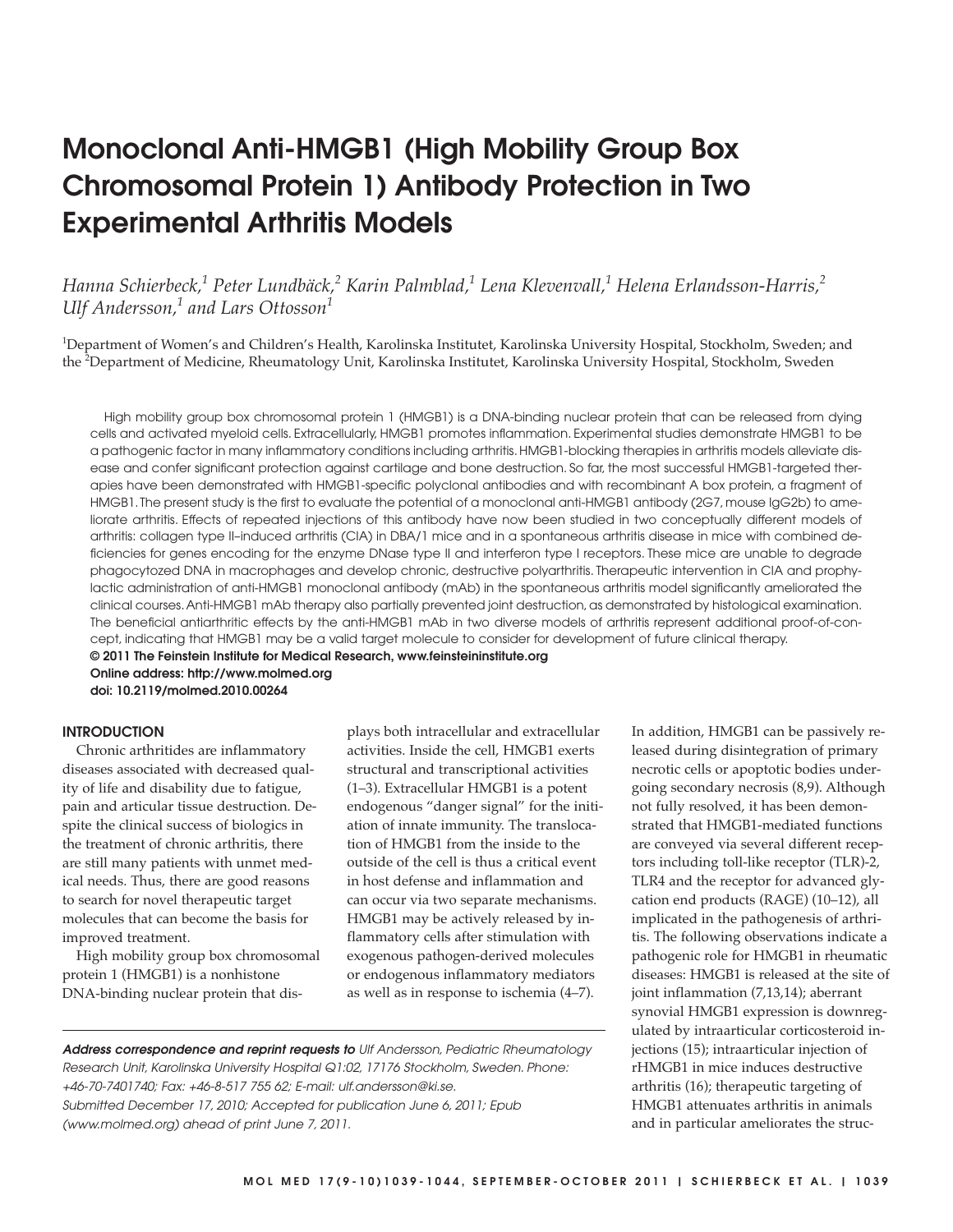tural damage (7,17–19); HMGB1 regulates the production and acts upstream of tumor necrosis factor (TNF), interleukin (IL)-1β, IL-6 and tissue-degrading proteases (20–22); and HMGB1 plays a pivotal role in the maturation of osteoclasts  $(23 - 25)$ .

Experimental animal models of arthritis provide important tools for the development and evaluation of new therapeutic approaches, although all models differ from human disease. Collagen type II–induced arthritis (CIA) is the prototypical model for experimental arthritis that has been studied for many years. Recently, a novel spontaneous arthritis model was described with mice devoid of genes encoding for DNase II and interferon type I receptor (IFN-IR) (26). DNase II is an intracellular enzyme needed for macrophage degradation of DNA of engulfed apoptotic cells and expelled erythroid cell nuclei. Because of unexplained constitutive production of interferon β (IFN-β), *DNase II* –/– mice die as embryos but may be rescued by a deletion of the IFN-IR gene (27). *DNase*  $II^{-/-} \times IFN-IR^{-/-}$  mice spontaneously develop destructive chronic polyarthritis at the age of 6–8 weeks with several features shared with rheumatoid arthritis (26). We previously reported beneficial results in these arthritis models by blocking HMGB1 with truncated HMGB1 derived A box protein, acting as a competitive HMGB1 antagonist, or by using polyclonal anti-HMGB1 antibodies (17,19). The HMGB1 A box protein is identical in all mammals, and therapy using this recombinant protein has generated beneficial results in a broad spectrum of preclinical disorders (reviewed in 28). However, the protein has a short survival time in circulation and may need to be modified to prolong its biological availability. HMGB1-specific polyclonal antibodies have also been efficacious in many experimental models, but cannot be applied in clinical studies. The present studies address the question of whether anti-HMGB1 monoclonal antibody (mAb) treatment may modulate arthritis when administered to mice with

CIA or to *DNase*  $II^{-/-} \times IFN-IR^{-/-}$  mice. The anti-HMGB1 mAb (2G7) used in our studies has previously demonstrated beneficial therapeutic effects in models for experimental sepsis and pancreatic islet graft transplantation (29,30). Furthermore, the 2G7 mAb performs excellently *in vitro* to detect natural HMGB1 in the HMGB1-specific Elispot assay developed by our group (31), in immunohistochemistry studies (32) and to neutralize rHMGB1-induced TNF production in cultured macrophages (11).

#### **MATERIALS AND METHODS**

#### **Animals**

All experiments were approved by the Stockholm North Ethical Committee, Sweden. Animals were housed in specific pathogen-free facilities at the Karolinska University Hospital (Stockholm, Sweden). The mice were housed with a maximum of six animals per cage and had free access to water and standard rodent chow. A 12-h light/dark circle was maintained at all times.

*DNase II* –/– × *IFN-IR*–/– mice were bred and generated as described previously (19,27). Because of the impaired fertility ability of *DNase II* –/– × *IFN-IR*–/– mice, heterozygous *DNase*+/– × *IFN-IR*–/– mice were kept for breeding. Determination of DNase II genotype was assessed using genomic DNA preparations from ear biopsies for detection of the DNase-null allele by polymerase chain reaction. Average weight at the start of experiments of female and male *DNase II* –/– × *IFN-IR*–/– mice was around 11 g. Female DBA/1 mice, with a weight of approximately 20 g, were supplied by Taconic (Ry, Denmark).

## **Induction of Collagen Type II Arthritis in DBA/1 Mice**

Type II collagen (CII) obtained from bovine nasal cartilage and dissolved in 0.1 mol/L acetic acid at a concentration of 2 mg/mL was emulsified with an equal volume of Freund's complete adjuvant. Then 100 μL of the emulsion containing 100 μg CII and 300 μg *Mycobac-* *terium tuberculosis* was injected subcutaneously into the base of the tail of the mice. On day 28, the mice received a booster injection of 100 μg CII in 100 μL Freund's incomplete adjuvant.

#### **Evaluation of Arthritis**

Mice were monitored daily for signs of erythema and swelling of the interphalangeal joints of the digits, the metacarpophalangeal joints and wrist in the forepaws and the metatarsophalangeal joints and ankle joints in the hindpaws. Severity of clinical arthritis in individual paws was scored on a scale of 0–3 as follows:  $0 = no$  signs of arthritis,  $1 = one$ type of joint affected,  $2 =$  two types of joints affected, and  $3 =$  the entire paw affected. Thus, the maximal score for each animal is 12, but mice reaching a total score of 9 were sacrificed because of ethical restrictions; therefore, 9 represents the highest possible score allowed in this study. The arthritis evaluation was performed by several observers blinded to the identity of the animals. The animals were sacrificed by  $CO<sub>2</sub>$ , 7 d (CIA study) or 5 wks (*DNase*–/– × *IFN-IR*–/– study) after initiation of treatment.

# **Administration of a Monoclonal Anti-HMGB1 Antibody in Two Arthritis Models**

Prophylactic intervention with anti-HMGB mAb was initiated when the *DNase*  $II^{-/-}$   $\times$  *IFN-IR<sup>-/-</sup>* mice were 5 wks old, which precedes expected onset of clinical disease. The animals were treated for 5 wks every second day with intraperitoneal injections, 100 μg of a monoclonal anti-HMGB1 antibody (IgG2b 2G7, noncommercial antibody, developed at former Critical Therapeutics, Boston, MA, USA [now Cornerstone Therapeutics, Cary, NC, USA]) or buffer control. This antibody binds to an epitope within the amino acid region position 53–63 of the A box subunit.

Therapeutic intervention in CIA in DBA/1 mice with monoclonal anti-HMGB1 antibody 2G7 started when the animal presented with an arthritis score of ≥2. The animals were treated for 7 d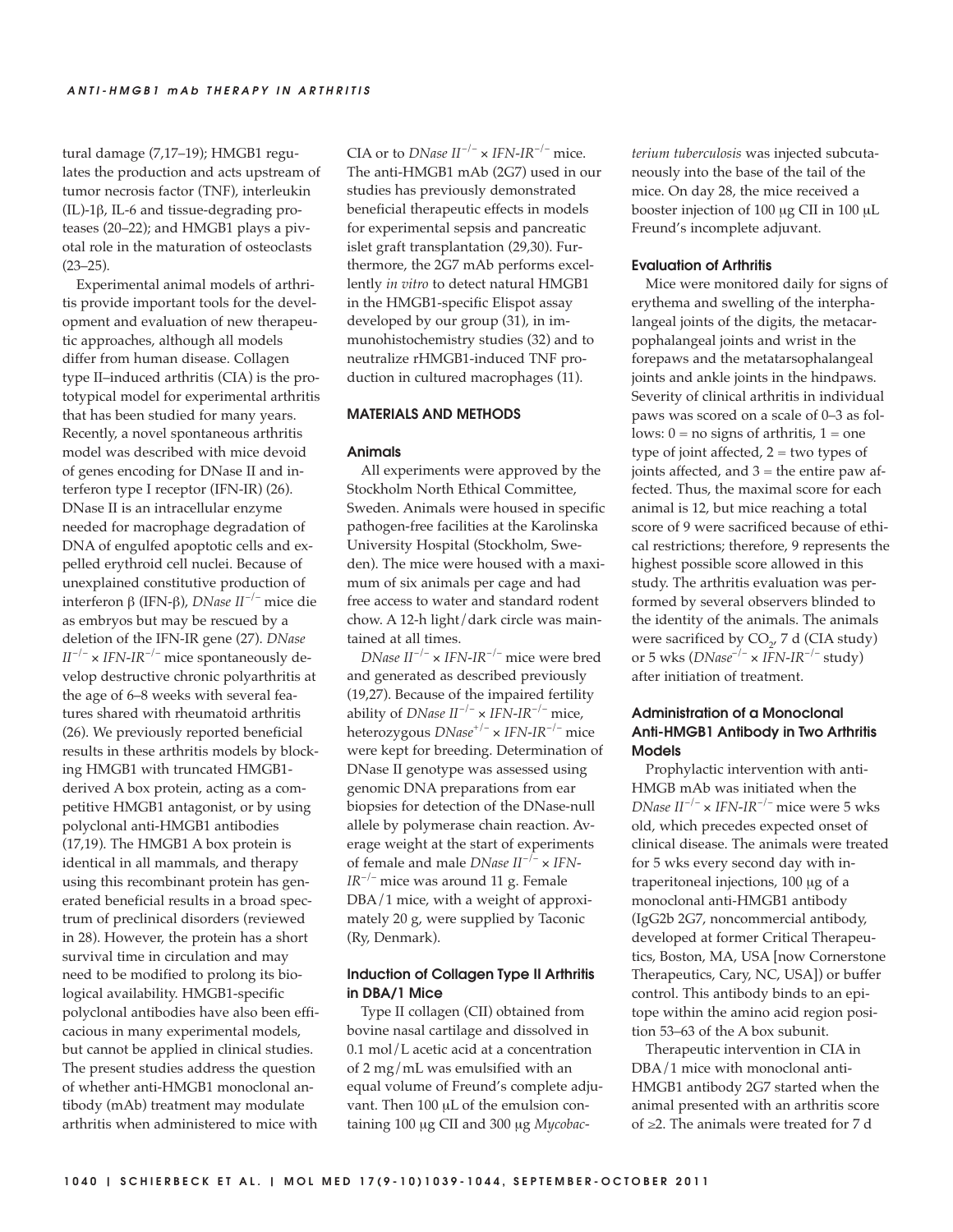with daily intraperitoneal injections of 70 μg 2G7 mAb or irrelevant antibody (MOPC-195, IgG2b from Sigma, St. Louis, MO, USA).

# **Microscopic Assessment of Joint Pathology**

Paws were removed postmortem, dissected and fixed in 4% formaldehyde at 4°C overnight. The paws were then decalcified in EDTA buffer for 3–4 wks before dehydration and paraffin embedding. Serial sections were stained with hematoxylin and eosin to evaluate inflammatory cell infiltration and synovial hyperplasia, or stained with Safranin O  $(0.1\%)$  to determine cartilage damage and bone erosions, assessing the most severely affected joint in each paw. Cell infiltration and synovitis were graded from 0 (no infiltration/normal synovium) to 3 (severely inflamed joint with maximal cellular influx/synovial hyperplasia). Cartilage destruction and matrix proteoglycan depletion were scored on a scale from 0 to 3, ranging from no abnormalities (score 0) to completely destroyed or proteoglycan-depleted cartilage (score 3). Bone erosions were graded on a scale from 0 (normal bone appearance) to 3 (fully eroded cortical bone) according to a previously published grading scheme (19). A mean score of the four paws were calculated; thus, the maximal score for each animal was 3. Joint pathology assessment was performed in a coded manner blinded to the identity of the tissue specimen and repeated twice. The agreement between the different evaluations was >95%, and the discrepancy was never more than one score step.

## **Statistical Analysis**

Statistical analysis of clinical arthritis score was on the basis of calculated area under the curve values for individual animals in each group, and the differences between animals in the two studied groups were analyzed by two-tailed, nonparametric Mann-Whitney test. Differences in histopathology score between studied groups were analyzed by twotailed, nonparametric Mann-Whitney test.

# **RESULTS**

# **Anti-HMGB1 mAb Administration Ameliorated Arthritis in DNase II–/–** <sup>×</sup> **IFN-IR–/– Mice**

Markedly increased systemic HMGB1 levels have previously been documented in sera of *DNase*  $II^{-/-} \times IFN-IR^{-/-}$  mice, occurring even before onset of clinical disease and intraarticular HMGB1 release (19). Accordingly, treatment with anti-HMGB1 mAb was initiated 1–2 wks before expected clinical onset of arthritis in these mice. Prophylactic administration of the anti-HMGB1 mAb every second day for 5 wks to *DNase II* –/– × *IFN-IR*–/– animals significantly reduced the clinical severity, as revealed by lower clinical arthritis scores compared with controls  $(P = 0.02)$  (Figure 1). Control animals were treated with vehicle alone, since our previous study with A box injections in this model used this as a control (19) and we wanted to be able to compare results between the two studies. Joint histology demonstrated that intraarticular synovial inflammation and tissue destruction were also ameliorated in anti-HMGB1 mAb-treated animals versus controls. Previous studies have demonstrated that maximal synovial HMGB1 release in arthritis occurs in the invasive pannus tissue (17,19,32). It is thus of particular interest that administration of anti-HMGB1 mAb managed to counteract tissue destruction and cartilage proteoglycan depletion. The studied histological parameters included inflammatory cell influx, synovial hyperplasia, depletion of cartilage matrix and bone erosions, and all parameters were significantly reduced  $(P < 0.05)$  in anti-HMGB1 mAb-treated animals compared with controls (Figure 2). Paw specimens comprise several joints—including ankle/ wrist, joints between tarsal/carpal and digital bones—with the histology scoring being based on studies of the most severely affected joint. Prophylactic intervention with the anti-HMGB1 mAb did not prevent the development of joint disease. However, the number of paw joints with nonproliferative synovial tissue



**Figure 1. HMGB1 neutralization attenuates** the course of spontaneous arthritis in DNase  $II^{-/-}$  × IFN-IR<sup>-/-</sup> mice. Prophylactic therapy with anti-HMGB1 mAb 2G7 was initiated at the age of 5 wks in DNase  $II^{-/-}$   $\times$ IFN-IR<sup>-/-</sup> mice with intraperitoneal injections every second day for 5 wks. Development of arthritis was significantly attenuated in  $2G7$ -treated mice (n = 9) compared with mice treated with vehicle alone (n = 9). Values are median clinical score, and error bars represent interquartile range. Statistical analysis of clinical arthritis score is based on calculated area under the curve values for individual animals in each group. The differences between animals in the two studied groups were analyzed by a two-tailed, nonparametric Mann-Whitney test.

containing only a few cell layers was greater in treated animals, and signs of cartilage and bone destruction were reduced compared with that of control mice. Synovial cell hyperplasia, inflammatory cell infiltration in synovitis and periarticular tissue were more evident in control mice.

## **Successful Therapy with Anti-HMGB1 mAb in Collagen II–Induced Arthritis**

Intraarticular inflammation in CIA has, similar to arthritis in *DNase*  $II^{-/-} \times IFN$ -*IR*–/– mice, previously been shown to be an HMGB1-dependent disease that can be successfully treated with polyclonal anti-HMGB1 antibodies (17). In this previous study, we used irrelevant antibody injections as a control and thus chose isotype antibody treatment as the control arm of this study to enable a comparison of monoclonal versus polyclonal anti-HMGB1 therapies in the same model. Although the clinical onset and disease progression in CIA in DBA/1 mice was more acute and dramatic in the joints, as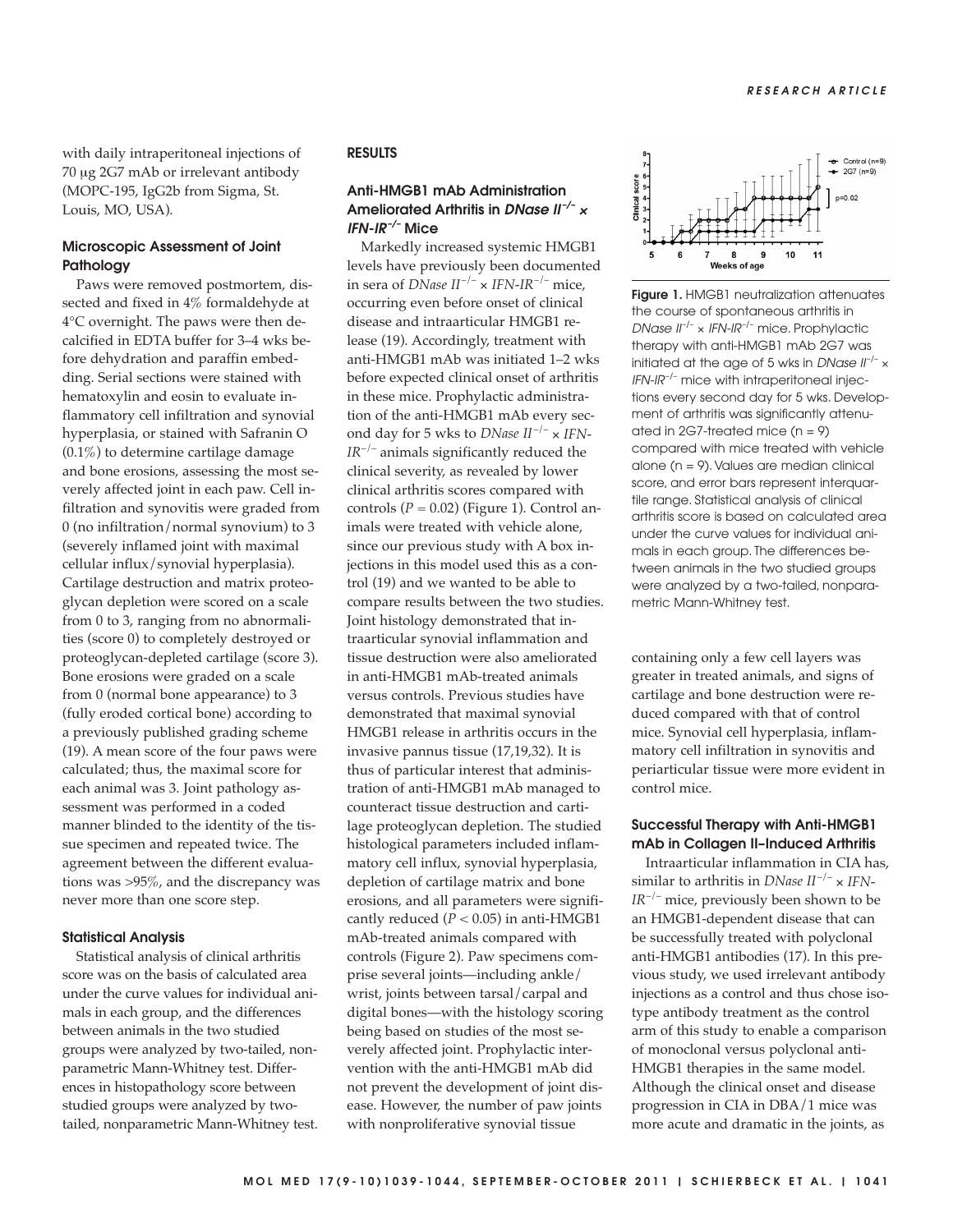

**Figure 2.** HMGB1 blockade attenuates the histological severity of arthritis in DNase II<sup>-/-</sup> x  $IFN-IF^{-/-}$  mice. Histopathology of joint specimens were evaluated, where signs of cell infiltration, cartilage destruction and bone erosions were determined and designated a score on a scale from 0 (normal appearance) to 3 (maximal pathology), as described in Materials and Methods. A significant lower score for all parameters was recorded in anti-HMGB1 mAb (2G7)-treated mice ( $n = 8$ ) compared with control mice ( $n = 9$ ). Representative micrographs illustrating articular joints stained with Safranin O after HMGB1 blocking therapy (B) and after control treatment with vehicle alone (C) are shown. Note destained cartilage layers (solid arrow) reflecting loss of matrix proteoglycans, massive cell infiltration and synovial hyperplasia invading into subchondral bone (dotted arrow) in controltreated articular tissue (C), compared with that of a 2G7-treated mouse, expressing more homogenous cartilage staining and preserved joint morphology (B). c, cartilage; js, joint space; s, synovial tissue. Original magnification  $125x.$  \*\*P < 0.01; \*\*\*P < 0.001. Differences in histopathology score between studied groups were analyzed by two-tailed, nonparametric Mann-Whitney test.

compared with the spontaneous arthritis model, beneficial results were clearly demonstrated even when anti-HMGB1 mAb therapy started after onset of clinical disease in CIA (Figure 3). The mice received daily intraperitoneal injections with the anti-HMGB1 mAb or control antibodies for 7 d when they had reached an arthritis clinical score of ≥2. There was a significant reduction of clinical scores in the 2G7-treated animals  $(P < 0.05)$ compared with control-treated animals. In addition to the significant decrease of general disease severity in the 2G7 treated animals on the basis of area under the curve calculations, fewer animals in the 2G7 treatment group reached maximal disease severity (0 of 12 of the

2G7-treated animals compared with 3 of 7 of the control-treated animals).

#### **DISCUSSION**

This is the first study where a monoclonal antibody targeting HMGB1 has displayed significant effects in experimental arthritis. This result represents major progress, since anti-HMGB1 blocking monoclonal antibodies may have great clinical therapeutic potential. The generation of a good neutralizing anti-HMGB1 mAb has for many years proven difficult for several reasons. One obstacle is that stressed or dying cultured hybridoma cells producing the mAb will unfortunately release their nuclear HMGB1, which will then bind and block



**Figure 3.** Therapeutic intervention with the monoclonal anti-HMGB1 antibody ameliorates clinical progression of collageninduced arthritis. Mice were treated for 7 d with monoclonal anti-HMGB1 antibody 2G7, initiated when the animal reached a clinical arthritis score of ≥2. Disease development was significantly ameliorated in 2G7-treated mice (n = 12), compared with mice treated with irrelevant antibody ( $n =$ 7). Values are median clinical score, and error bars represents interquartile range. Statistical analysis of clinical arthritis score is based on calculated area under the curve values for individual animals in each group, and the differences between animals in the two studied groups were analyzed by two-tailed, nonparametric Mann-Whitney test.

secreted anti-HMGB1 antibodies. Culture conditions are thus critical. Another explanation is that HMGB1 is a uniquely conserved molecule among species with 99% identity in mammals, rendering it less immunogenic. Therapeutic monoclonal anti-HMGB1 antibody intervention has only been successfully described in three previous publications. One mAb recognizing an epitope in the C-terminus of the HMGB1 molecule improved outcome in an experimental stroke model (33). The 2G7 mAb was previously demonstrated to improve survival in a gram-negative sepsis model (29) and to prevent TLR4-mediated early graft failure after pancreatic islet graft transplantation (30).

We selected the CIA and the *DNase*–/– × *IFN-IR*–/– mouse models to study the therapeutic performance of the 2G7 mAb, since we know from previous studies that they represent HMGB1 dependent diseases. CIA is the prototypi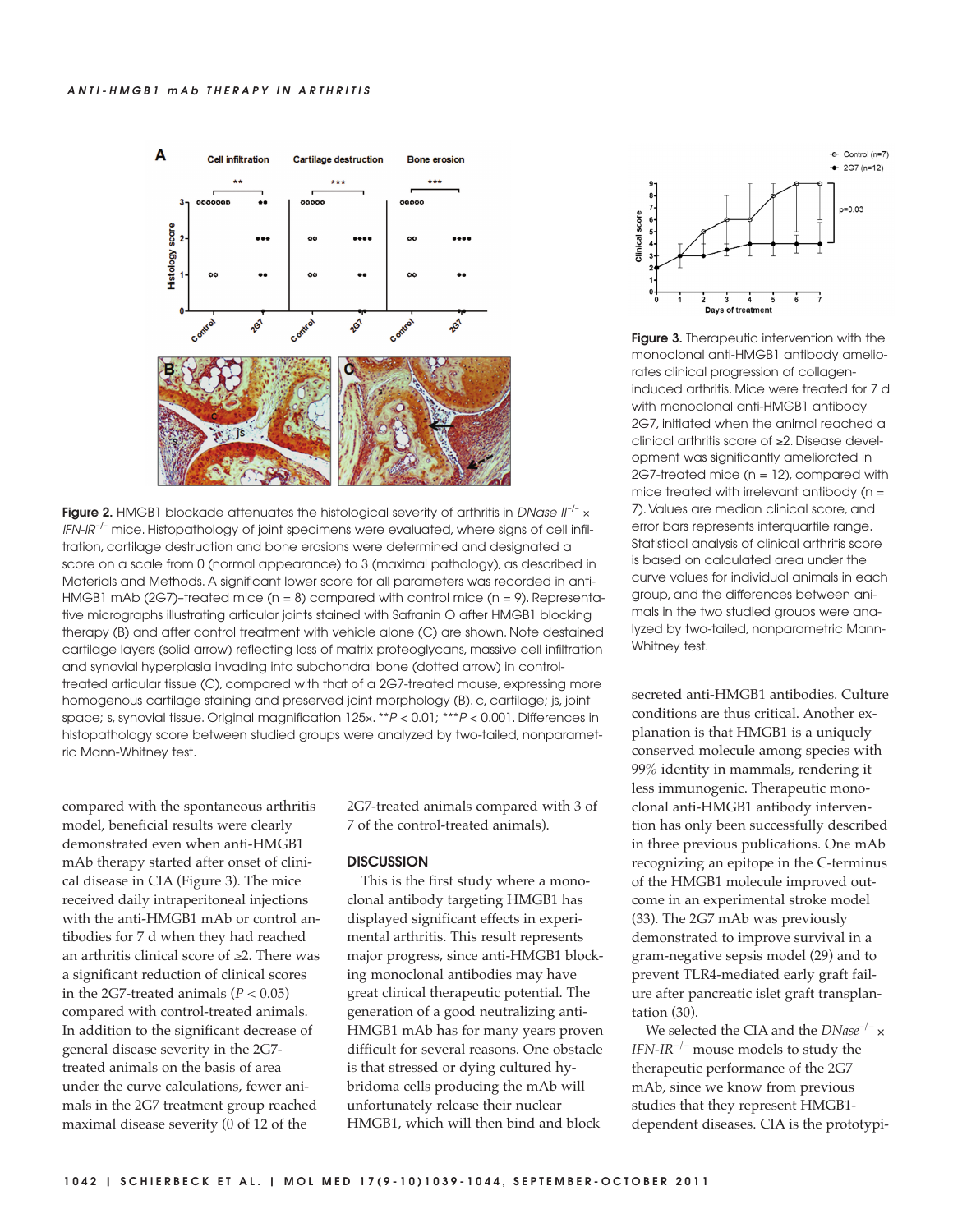cal model for experimental arthritis used to study novel therapeutic approaches and it shares many clinical, histological and immunological features with human rheumatoid arthritis. These similarities include symmetric joint involvement, synovitis, cartilage and bone erosions and presence of rheumatoid factor (34). However, the clinical onset and disease progression in CIA is more acute and dramatic in the joints compared with those of rheumatoid arthritis patients. The clinical disease in *DNase*  $II^{-/-} \times IFN$ -*IR*–/– mice is milder than that of CIA and also has many similarities with human rheumatoid arthritis including symmetric, destructive polyarthritis with increased serum levels of anticyclic citrullinated peptide antibody, rheumatoid factor and matrix metalloproteinase-3 (26). *DNase*  $II^{-/-} \times IFN-IR^{-/-}$  mice as well as CIA mice express high systemic levels of HMGB1 and in particular demonstrate extensive intraarticular HMGB1 release. Therapeutic HMGB1-specific intervention in the two models mediates beneficial results. Polyclonal anti-HMGB1 antibody and A box therapies have both been successfully applied in CIA (7,17). A box treatment has provided positive therapeutic results in *DNase*  $II^{-/-} \times IFN$ - $IR^{-/-}$  mice (19) with effects that are similar to those observed with the anti-HMGB1 mAb intervention in this study. Taken together, the results indicate that the 2G7 mAb represents a potent *in vivo* blocker of HMGB1. Both experimental models are also strongly TNF-dependent and have been demonstrated to respond favorably to TNF-blocking therapy. From a clinical point of view, we would have liked to include studies of the anti-HMGB1 mAb therapy in a model being HMGB1 but not TNF dependent, but we are not aware of any such model.

The anti-HMGB1 mAb used in the present study, in the published sepsis and islet graft transplantation studies (29,30) and the mAb studied in the stroke model (33) are rodent IgG antibodies that need to be humanized before evaluation in clinical trials. However, the beneficial therapeutic outcomes in these diverse

conditions, including arthritis, sepsis, organ transplantation and stroke, indicate strong proof-of-concept in support of a further development of monoclonal anti-HMGB1 antibodies.

## **ACKNOWLEDGMENTS**

This study was financially supported through the regional agreement on medical training and clinical research between the Stockholm County Council and Karolinska Institutet, the Swedish Medical Research Council, the Swedish Association against Rheumatism, Åke Wiberg's Foundation, the Freemason Lodge Barnhuset in Stockholm, Kronprinsessan Lovisas Stiftelse and King Gustaf V's Foundation.

## **DISCLOSURE**

The authors declare that they have no competing interests as defined by *Molecular Medicine*, or other interests that might be perceived to influence the results and discussion reported in this paper.

#### **REFERENCES**

- 1. Johns EW, Goodwin CHM, Walker JM, Sanders C. (1975) Chromosomal proteins related to histones. *Ciba Found. Symp.* 28:95–112.
- 2. Bustin M, Reeves R. (1996) High-mobility-group chromosomal proteins: architectural components that facilitate chromatin function. *Prog. Nucleic Acid Res. Mol. Biol.* 54:35–100.
- 3. Park JS, *et al.* (2003) Activation of gene expression in human neutrophils by high mobility group box 1 protein. *Am. J. Physiol. Cell. Physiol.* 284:C870–9.
- 4. Gardella S, *et al.* (2002) The nuclear protein HMGB1 is secreted by monocytes via a non classical, vesicle-mediated secretory pathway. *EMBO Rep.* 13:995–1001.
- 5. Bonaldi T, *et al.* (2003) Monocytic cells hyperacetylate chromatin protein HMGB1 to redirect it towards secretion. *EMBO J.* 22:5551–60.
- 6. Dumitriu IE, *et al.* (2005) Release of high mobility group box 1 by dendritic cells controls T cell activation via the receptor for advanced glycation end products. *J. Immunol*. 174:7506–15.
- 7. Hamada T, *et al.* (2008) Extracellular high mobility group box chromosomal protein 1 is a coupling factor for hypoxia and inflammation in arthritis. *Arthritis Rheum*. 58:2675–85.
- 8. Scaffidi P, Misteli T, Bianchi ME. (2002) Release of chromatin protein HMGB1 by necrotic cells triggers inflammation. *Nature.* 418:191–5.
- 9. Bell CW, Jiang W, Reich CF 3rd, Pisetsky DS.

(2006) The extracellular release of HMGB1 during apoptotic cell death. *Am. J. Physiol. Cell. Physiol.* 291:1318–25.

- 10. Yu M, *et al.* (2006) HMGB1 signals through tolllike receptor (TLR) 4 and TLR2. *Shock*. 26:174–9.
- 11. Yang H, *et al.* (2010) A critical cysteine is required for HMGB1 binding to Toll-like receptor 4 and activation of macrophage cytokine release. *Proc. Natl. Acad. Sci. U. S. A.* 107:11942–7.
- 12. Hori O, *et al.* (1995) The receptor for advanced glycation end products (RAGE) is a cellular binding site for amphoterin: mediation of neurite outgrowth and co-expression of RAGE and amphoterin in the developing nervous system. *J. Biol. Chem.* 270:25752–61.
- 13. Kokkola R, *et al.* (2002) High mobility group box chromosomal protein 1: a novel proinflammatory mediator in synovitis. *Arthritis Rheum*. 46:2598– 603.
- 14. Taniguchi N, *et al.* (2003) High mobility group box chromosomal protein 1 plays a role in the pathogenesis of rheumatoid arthritis as a novel cytokine. *Arthritis Rheum*. 48:971–81.
- 15. af Klint E, *et al.* (2005) Intraarticular glucocorticoid treatment reduces inflammation in synovial cell infiltrations more efficiently than in synovial blood vessels. *Arthritis Rheum.* 52:3880–9.
- 16. Pullerits R, *et al.* (2003) High mobility group chromosomal protein 1, a DNA-binding cytokine, induces arthritis. *Arthritis Rheum.* 48:1693–700.
- 17. Kokkola R, *et al.* (2003) Successful therapy in collagen-induced arthritis in mice and rats targeting extracellular HMGB1 activity. *Arthritis Rheum*. 48:2052–8.
- 18. Östberg T, *et al.* (2008) Oxaliplatin retains HMGB1 intranuclearly and ameliorates collagen type IIinduced arthritis. *Arthritis Res. Ther*. 10:R1.
- 19. Östberg T, *et al.* (2010) Protective targeting of high mobility group box chromosomal protein 1 in a spontaneous arthritis model. *Arthritis Rheum.* 62:2963–72.
- 20. Andersson U, *et al.* (2000) HMG-1 stimulates proinflammatory cytokine synthesis in human monocytes. *J. Exp. Med.* 192:565–70.
- 21. Parkkinen J, *et al.* (1993) Amphoterin, the 30-kDa family of HMG1-type polypeptides: enhanced expression in transformed cells, leading edge localization, and interactions with plasminogen activation. *J. Biol. Chem.* 268:19726–38.
- 22. Taguchi A, *et al.* (2000) Blockade of RAGE-amphoterin signalling suppresses tumour growth and metastases. *Nature.* 405:354–9.
- 23. Zhou Z, *et al.* (2008) HMGB1 regulates RANKLinduced osteoclastogenesis in a manner dependent on RAGE. *J. Bone Miner. Res.* 23:1084–96.
- 24. Yamoah K, *et al.* (2008) High-mobility group box proteins modulate tumor necrosis factor-alpha expression in osteoclastogenesis via a novel deoxyribonucleic acid sequence. *Mol. Endocrinol.* 22:1141–53.
- 25. Yang J, *et al.* (2008) HMGB1 is a bone-active cytokine. *J. Cell. Physiol*. 214:730–9.
- 26. Kawane K, *et al.* (2006) Chronic polyarthritis